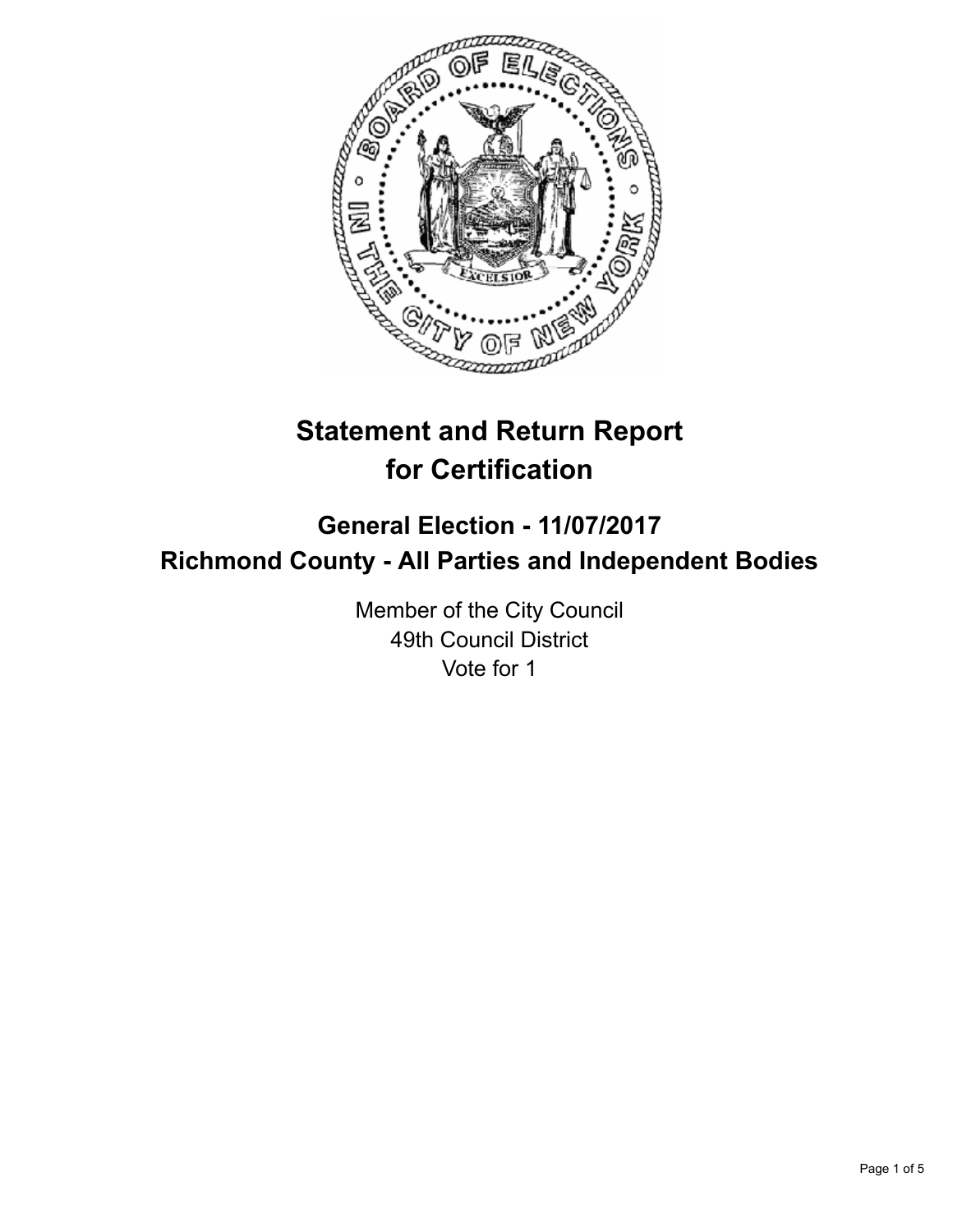

### **Assembly District 61**

| <b>PUBLIC COUNTER</b>                                    | 19,047 |
|----------------------------------------------------------|--------|
| MANUALLY COUNTED EMERGENCY                               | 0      |
| <b>ABSENTEE / MILITARY</b>                               | 892    |
| <b>AFFIDAVIT</b>                                         | 199    |
| <b>Total Ballots</b>                                     | 20,138 |
| Less - Inapplicable Federal/Special Presidential Ballots | 0      |
| <b>Total Applicable Ballots</b>                          | 20,138 |
| DEBORAH L. ROSE (DEMOCRATIC)                             | 11,137 |
| MICHAEL J. PENROSE (REPUBLICAN)                          | 5,297  |
| MICHAEL J. PENROSE (CONSERVATIVE)                        | 1,215  |
| DEBORAH L. ROSE (WORKING FAMILIES)                       | 791    |
| KAMILLAH HANKS (REFORM)                                  | 1,087  |
| ANDREW J. OLSEN (WRITE-IN)                               | 1      |
| CLIFFORD HAGEN (WRITE-IN)                                | 1      |
| DYLAN MICHAEL SCHWARTZ (WRITE-IN)                        | 1      |
| EDGAR ROSALES (WRITE-IN)                                 | 1      |
| FRANCES DUFFY (WRITE-IN)                                 | 1      |
| GENA MIMOZO (WRITE-IN)                                   | 2      |
| <b>GREGORY GEORGE HAGGERTY (WRITE-IN)</b>                | 1      |
| <b>JASON MAHONEY (WRITE-IN)</b>                          | 1      |
| JORDAN ZOLTOWSKY (WRITE-IN)                              | 1      |
| JOSEPH C. BORELLI (WRITE-IN)                             | 1      |
| KERRY MCFARLONE (WRITE-IN)                               | 1      |
| KRISTEN CABAN (WRITE-IN)                                 | 1      |
| LOUIS RIVERA (WRITE-IN)                                  | 1      |
| MARK TREYGER (WRITE-IN)                                  | 1      |
| MATT CHRISTMAN (WRITE-IN)                                | 1      |
| PETER MURRAY (WRITE-IN)                                  | 1      |
| PHIL MANUS (WRITE-IN)                                    | 1      |
| PHILIPPE-EDNER-APOSTOL-MARIUS (WRITE-IN)                 | 3      |
| PHOEBE BLUE (WRITE-IN)                                   | 1      |
| RICHARD LUTHMANN (WRITE-IN)                              | 1      |
| SEAN JOHNSON (WRITE-IN)                                  | 1      |
| STEVEN MATTEO (WRITE-IN)                                 | 2      |
| TERRANCE THORNTON (WRITE-IN)                             | 1      |
| UNATTRIBUTABLE WRITE-IN (WRITE-IN)                       | 4      |
| UNCOUNTED WRITE-IN PER STATUTE (WRITE-IN)                | 1      |
| <b>Total Votes</b>                                       | 19,559 |
| Unrecorded                                               | 579    |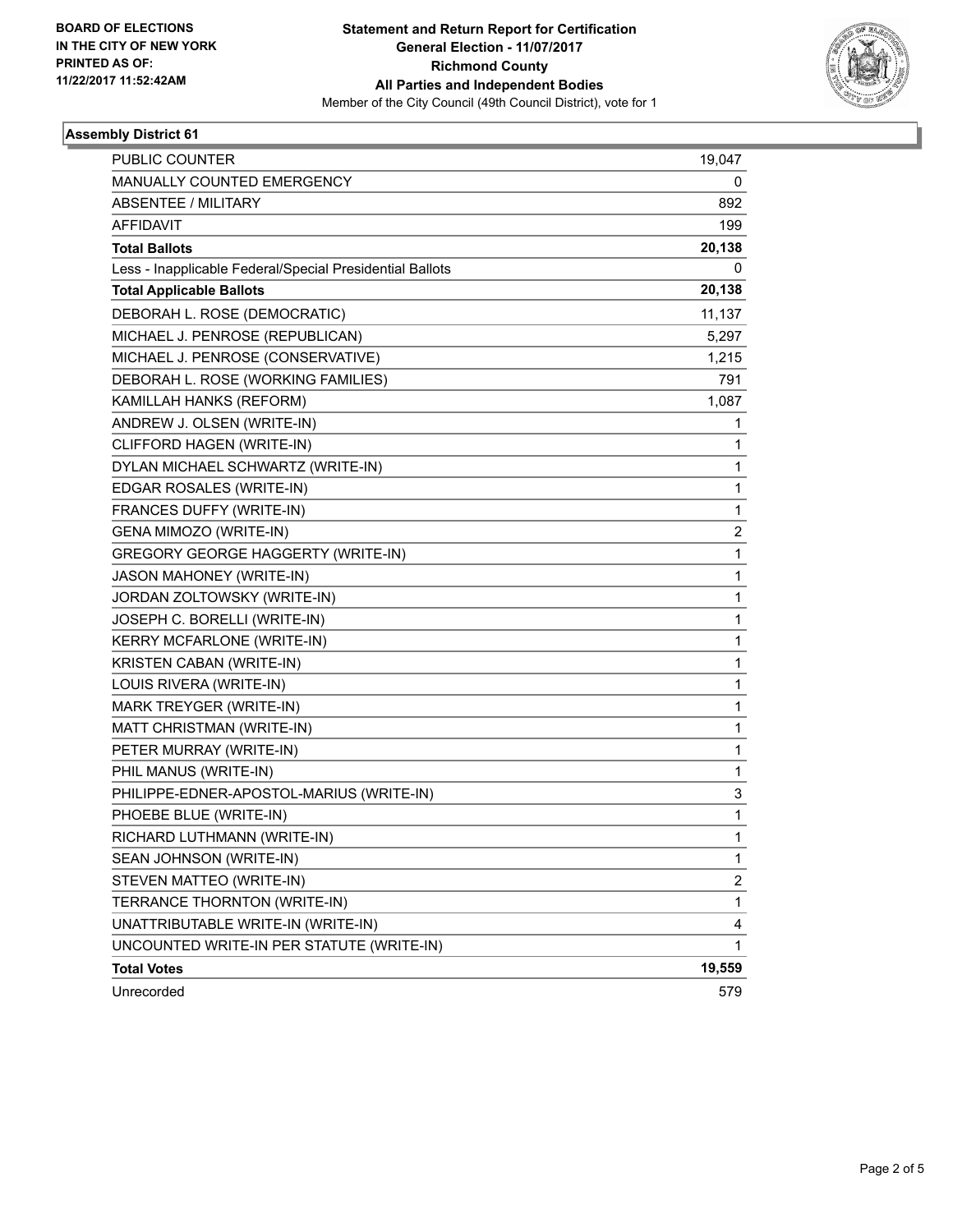

### **Assembly District 63**

| <b>PUBLIC COUNTER</b>                                    | 5,052 |
|----------------------------------------------------------|-------|
| MANUALLY COUNTED EMERGENCY                               | 0     |
| ABSENTEE / MILITARY                                      | 255   |
| <b>AFFIDAVIT</b>                                         | 57    |
| <b>Total Ballots</b>                                     | 5,364 |
| Less - Inapplicable Federal/Special Presidential Ballots | 0     |
| <b>Total Applicable Ballots</b>                          | 5,364 |
| DEBORAH L. ROSE (DEMOCRATIC)                             | 2,843 |
| MICHAEL J. PENROSE (REPUBLICAN)                          | 1,596 |
| MICHAEL J. PENROSE (CONSERVATIVE)                        | 324   |
| DEBORAH L. ROSE (WORKING FAMILIES)                       | 180   |
| KAMILLAH HANKS (REFORM)                                  | 191   |
| HENRY J. BARDEL (WRITE-IN)                               | 1     |
| JOHN F. QUAGLONE (WRITE-IN)                              | 1     |
| JUDE FACURA (WRITE-IN)                                   | 1     |
| PHILIPPE-EDNER-APOSTOL-MARIUS (WRITE-IN)                 | 1     |
| UNATTRIBUTABLE WRITE-IN (WRITE-IN)                       | 2     |
| <b>Total Votes</b>                                       | 5,140 |
| Unrecorded                                               | 224   |

### **Assembly District 64**

| <b>PUBLIC COUNTER</b>                                    | 1,887 |
|----------------------------------------------------------|-------|
| <b>MANUALLY COUNTED EMERGENCY</b>                        | 0     |
| <b>ABSENTEE / MILITARY</b>                               | 94    |
| <b>AFFIDAVIT</b>                                         | 15    |
| <b>Total Ballots</b>                                     | 1,996 |
| Less - Inapplicable Federal/Special Presidential Ballots | 0     |
| <b>Total Applicable Ballots</b>                          | 1,996 |
| DEBORAH L. ROSE (DEMOCRATIC)                             | 734   |
| MICHAEL J. PENROSE (REPUBLICAN)                          | 833   |
| MICHAEL J. PENROSE (CONSERVATIVE)                        | 178   |
| DEBORAH L. ROSE (WORKING FAMILIES)                       | 67    |
| KAMILLAH HANKS (REFORM)                                  | 99    |
| DIANN SERVINO (WRITE-IN)                                 | 1     |
| UNATTRIBUTABLE WRITE-IN (WRITE-IN)                       |       |
| <b>Total Votes</b>                                       | 1,913 |
| Unrecorded                                               | 83    |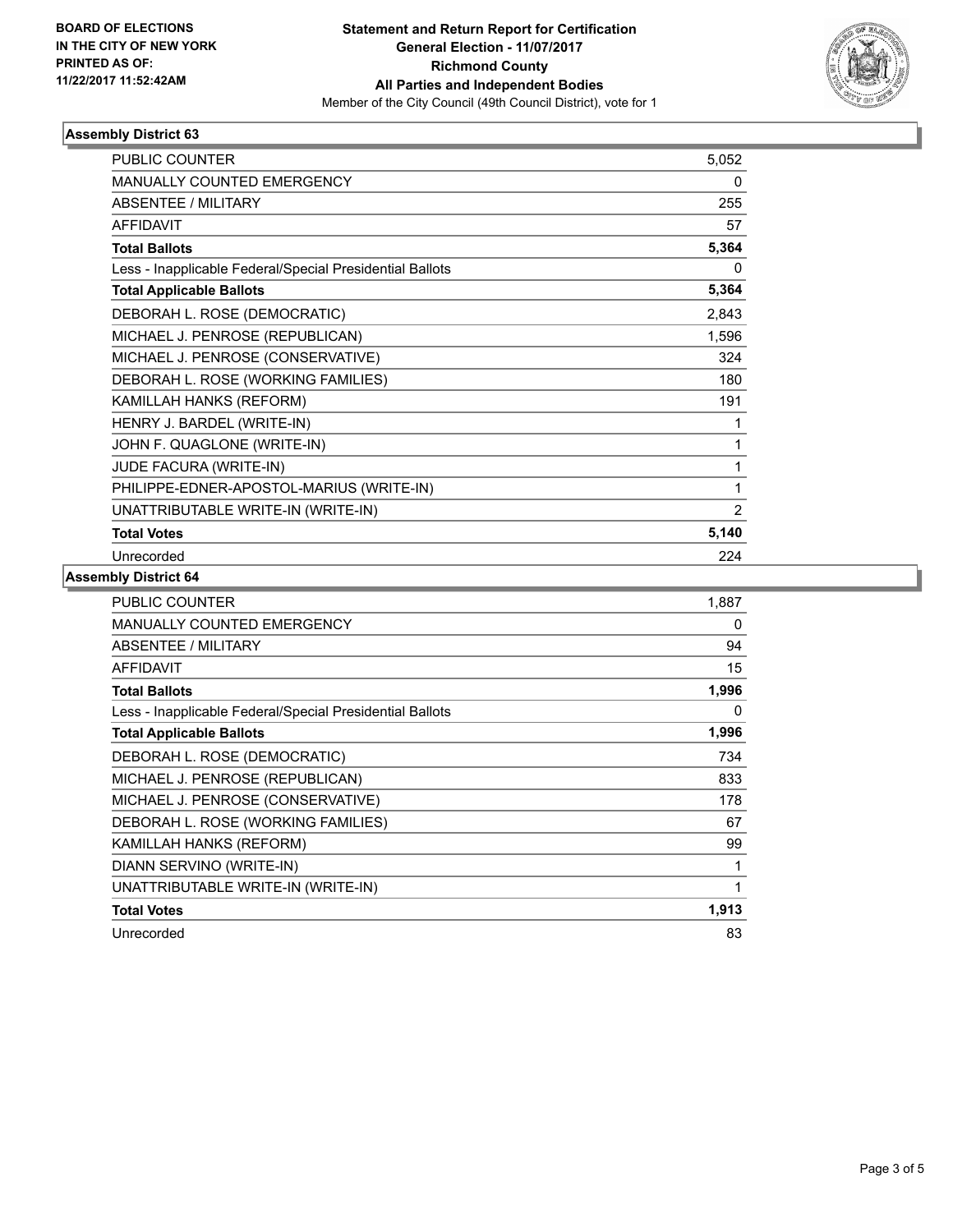

### **Total for Member of the City Council (49th Council District) - Richmond County**

| PUBLIC COUNTER                                           | 25,986 |
|----------------------------------------------------------|--------|
| <b>MANUALLY COUNTED EMERGENCY</b>                        | 0      |
| <b>ABSENTEE / MILITARY</b>                               | 1,241  |
| AFFIDAVIT                                                | 271    |
| <b>Total Ballots</b>                                     | 27,498 |
| Less - Inapplicable Federal/Special Presidential Ballots | 0      |
| <b>Total Applicable Ballots</b>                          | 27,498 |
| DEBORAH L. ROSE (DEMOCRATIC)                             | 14,714 |
| MICHAEL J. PENROSE (REPUBLICAN)                          | 7,726  |
| MICHAEL J. PENROSE (CONSERVATIVE)                        | 1,717  |
| DEBORAH L. ROSE (WORKING FAMILIES)                       | 1,038  |
| KAMILLAH HANKS (REFORM)                                  | 1,377  |
| ANDREW J. OLSEN (WRITE-IN)                               | 1      |
| CLIFFORD HAGEN (WRITE-IN)                                | 1      |
| DIANN SERVINO (WRITE-IN)                                 | 1      |
| DYLAN MICHAEL SCHWARTZ (WRITE-IN)                        | 1      |
| EDGAR ROSALES (WRITE-IN)                                 | 1      |
| FRANCES DUFFY (WRITE-IN)                                 | 1      |
| GENA MIMOZO (WRITE-IN)                                   | 2      |
| <b>GREGORY GEORGE HAGGERTY (WRITE-IN)</b>                | 1      |
| HENRY J. BARDEL (WRITE-IN)                               | 1      |
| JASON MAHONEY (WRITE-IN)                                 | 1      |
| JOHN F. QUAGLONE (WRITE-IN)                              | 1      |
| JORDAN ZOLTOWSKY (WRITE-IN)                              | 1      |
| JOSEPH C. BORELLI (WRITE-IN)                             | 1      |
| JUDE FACURA (WRITE-IN)                                   | 1      |
| KERRY MCFARLONE (WRITE-IN)                               | 1      |
| KRISTEN CABAN (WRITE-IN)                                 | 1      |
| LOUIS RIVERA (WRITE-IN)                                  | 1      |
| MARK TREYGER (WRITE-IN)                                  | 1      |
| MATT CHRISTMAN (WRITE-IN)                                | 1      |
| PETER MURRAY (WRITE-IN)                                  | 1      |
| PHIL MANUS (WRITE-IN)                                    | 1      |
| PHILIPPE-EDNER-APOSTOL-MARIUS (WRITE-IN)                 | 4      |
| PHOEBE BLUE (WRITE-IN)                                   | 1      |
| RICHARD LUTHMANN (WRITE-IN)                              | 1      |
| SEAN JOHNSON (WRITE-IN)                                  | 1      |
| STEVEN MATTEO (WRITE-IN)                                 | 2      |
| TERRANCE THORNTON (WRITE-IN)                             | 1      |
| UNATTRIBUTABLE WRITE-IN (WRITE-IN)                       | 7      |
| UNCOUNTED WRITE-IN PER STATUTE (WRITE-IN)                | 1      |
| <b>Total Votes</b>                                       | 26,612 |
| Unrecorded                                               | 886    |